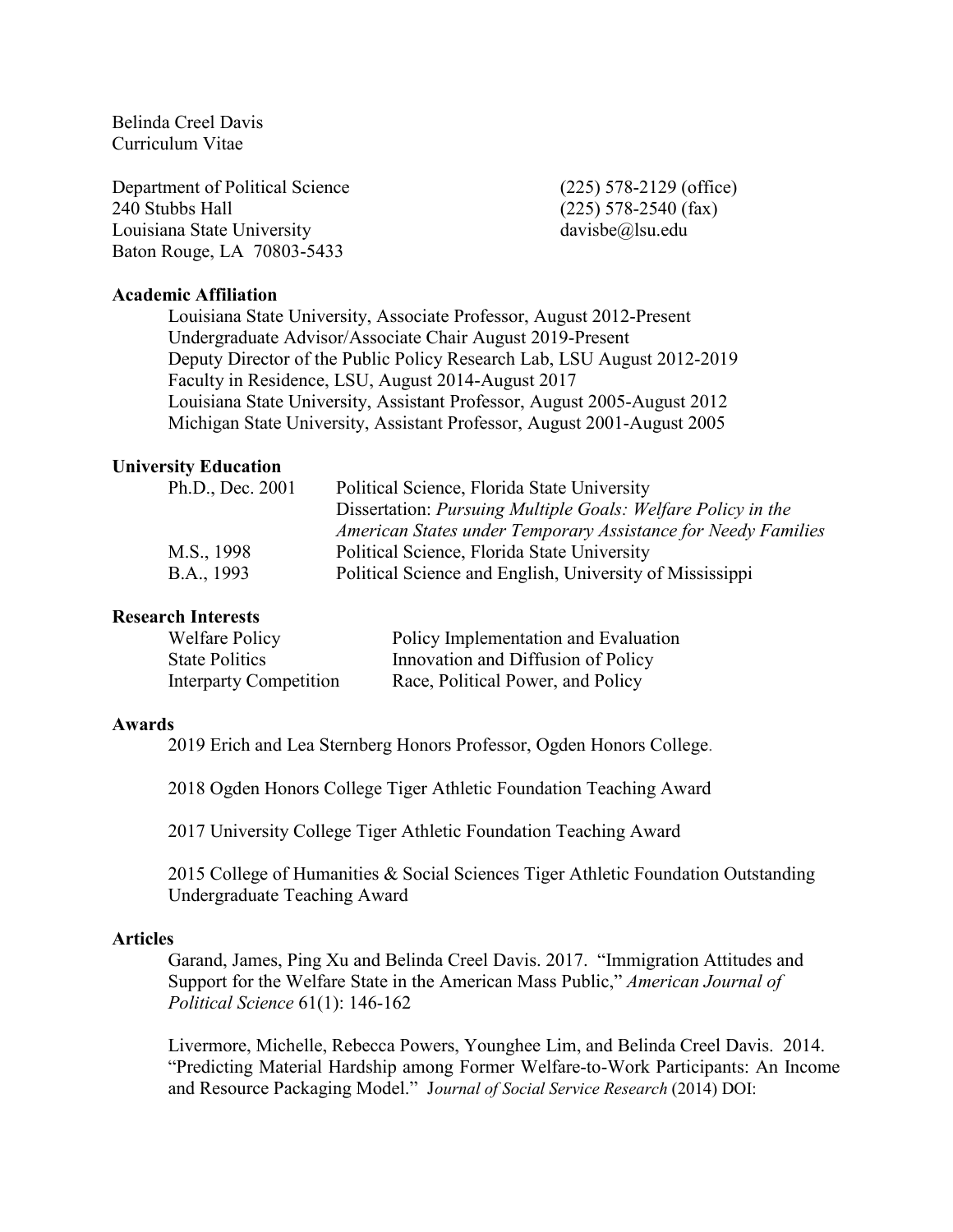10.1080/01488376.2014.972011*.*

Livermore, Michelle, Rebecca Powers, and Belinda Creel Davis. 2013. "The Complex Lives of Disconnected Welfare Leavers: Examining Employment Barriers, Social Support and Informal Employment." *Journal of Poverty* 17(4): 394-413.

Davis, Belinda Creel, Michelle Livermore, and Younghee Lim. 2011. "The Extended Reach of Minority Political Power: The Interaction of Descriptive Representation, Managerial Networking, and Race." *Journal of Politics* 73 (2): 494-507.

Davis, Belinda Creel, Michelle Livermore, and Younghee Lim. 2011. "A Fresh Look at an Old Debate: Assigned Work activities, Employment and Post-Program Earnings in TANF Work Programs." *Journal of Policy Practice* 10 (2): 108-120.

Lim, Younghee, Michelle Livermore, and Belinda Creel Davis. 2011. "Tax Filing and Other Financial Behaviors among EITC Recipients: Do Banked and Unbanked Households Differ?" *Journal of Financial Counseling and Planning* 22 (2).

Livermore, Michelle, Rebecca Powers, Belinda Creel Davis, and Younghee Lim. 2011. "Failing to Make Ends Meet: Dubious Financial Success Among Employed Former Welfare to Work Program Participants." *Journal of Family and Economic Issues* 32: 73- 83.

Lim, Younghee, Michelle Livermore, and Belinda Creel Davis. 2010 "Material Hardship among Banked and Unbanked EITC Eligible Families." *Journal of Poverty* 14 (3): 266- 284.

Lim, Younghee, Michelle Livermore, and Belinda Creel Davis. 2009. "Knowledge of the Earned Income Tax Credit and Financial Behaviors among Low- and Moderate Income Consumers." *Journal of Consumer Education* 26: 58-69.

Davis, Belinda Creel and Valentina Bali. 2008. "Examining the Role of Race, NIMBY, and Local Politics in FEMA Trailer Park Placement." *Social Science Quarterly* 89 (5): 1175-1194.

Bali, Valentina and Belinda Creel Davis. 2007. "One More Piece to Make Us Puzzle: The Initiative Process and Legislators' Reelection Chances." *Political Research Quarterly* 60 (2): 215-225.

Crew, Robert and Belinda Creel Davis. 2006. "Substance Abuse as a Barrier to Employment of Welfare Recipients." *Journal of Policy Practice* 5 (4): 69-82.

Barrilleaux, Charles, and Belinda Creel Davis. 2003. "Explaining State-Level Variations in Levels and Change in the Distribution of Income in the United States, 1978-1990." *American Politics Research* 31 (3): 280-300.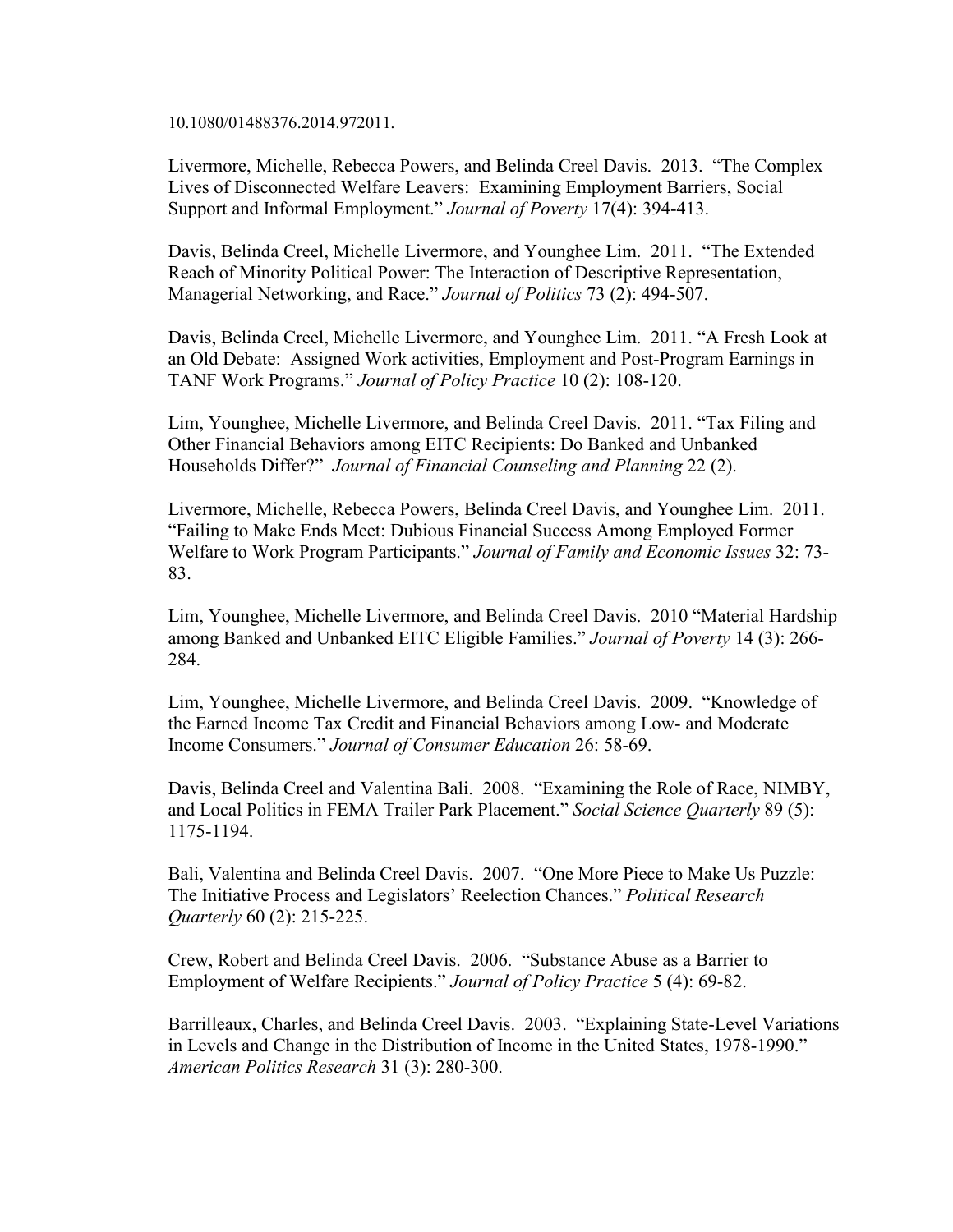Crew, Robert, and Belinda Creel Davis. 2003. "Testing for Substance Abuse among Applicants for TANF Benefits: The Outcome of a Demonstration Project in Florida." *Journal of Health and Social Policy* 17 (1): 39-53.

Mondak, Jeffrey, and Belinda Creel Davis. 2001. "Asked and Answered: Knowledge Levels When We Won't Take "Don't Know" for an Answer." *Political Behavior* 23 (3): 199-224.

Yate, Jeff, Belinda Creel Davis, and Henry Glick. 2001. "State Litigiousness: An Empirical Examination of State Tort Litigation." *State Politics and Policy Quarterly* 1 (summer): 127-143.

#### **Book Chapters**

Crew, Robert, and Belinda Creel Davis. 2000. "Florida Welfare Reform: Cash Assistance as the Least Desirable Resource for Poor Families." In *Managing Welfare Reform in Five States: The Challenge of Devolution,* ed. Sara Liebschultz. Albany, NY: Rockefeller Institute Press.

### **Working Projects**

Xu, Ping, Belinda Creel Davis, and James Garand. "Immigration-Based Diversity, Immigrant Welfare Use, and Americans' Support for the Welfare State."

Creel, Stacy and Belinda Creel Davis. "Who Supports Censoring Children's Literature?" Under review.

Henderson, Michael and Belinda Creel Davis. "Making the Grade: Policy Design and the Interpretive Effects of Information about Government Performance."

Davis, Belinda Creel. "You Can't Teach an Old Dog New Tricks: Why States Believe Social Service Agencies Can't Move Welfare Recipients into Jobs."

#### **Technical Reports/Evaluations**

Davis, Belinda Creel. 2019. Louisiana Rehabilitation Services Cost-Benefit Analysis: Fiscal Years 2013-2017 submitted to the Louisiana Workforce Commission.

Henderson, Michael and Belinda Creel Davis. 2018. *The Louisiana Survey* (series of six reports). Reilly Center for Media and Public Affairs.

Davis, Belinda Creel, Ali Bustamante, Melanie Bronfin, and Monica Candal Rahim. 2017. Losing Ground: How Child Care Affects Louisiana's Workforce Productivity and the State's Economy.

Henderson, Michael and Belinda Creel Davis. 2017. *The Louisiana Survey* (series of seven reports). Reilly Center for Media and Public Affairs.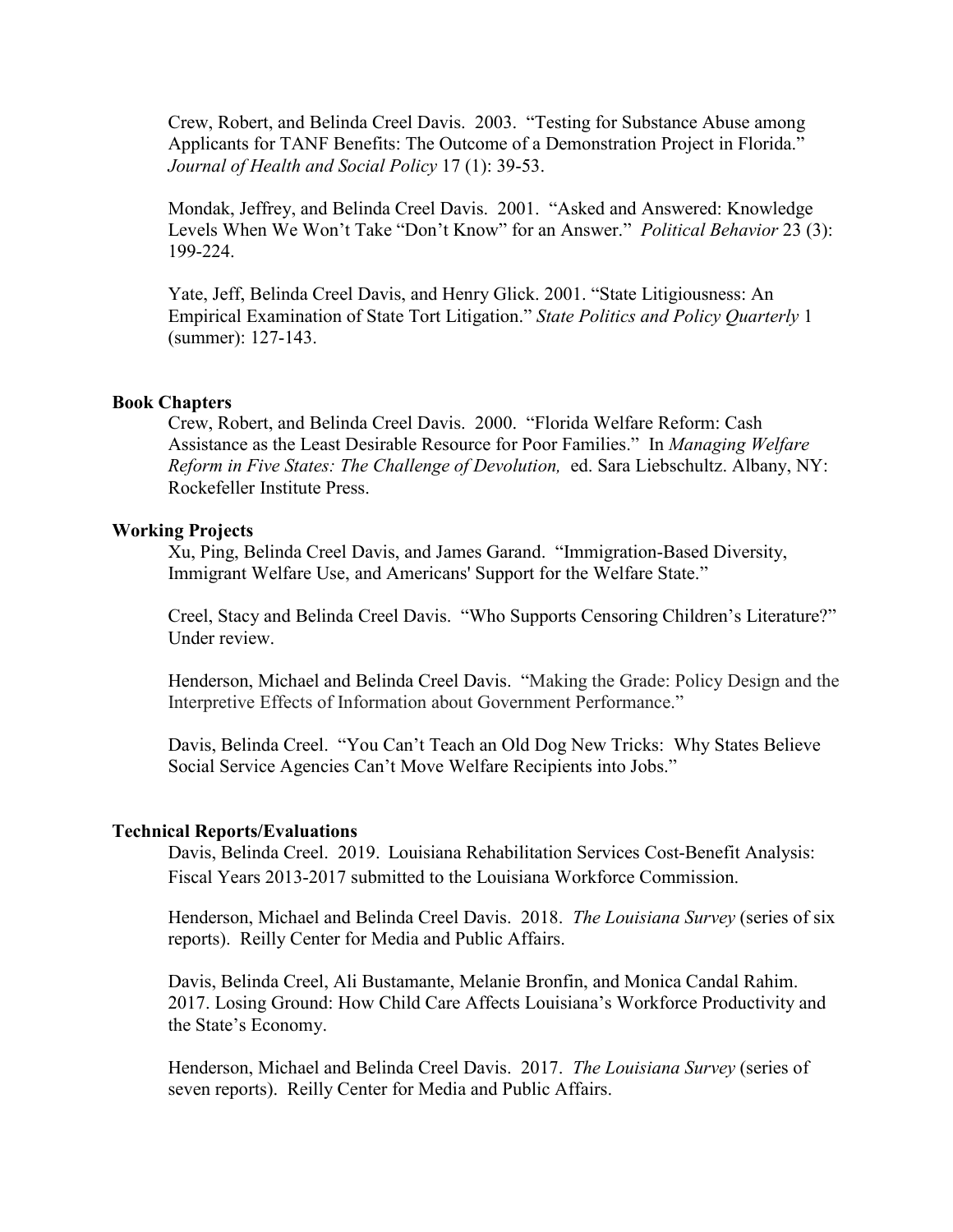Henderson, Michael and Belinda Creel Davis. 2016. *The Louisiana Survey* (series of seven reports). Reilly Center for Media and Public Affairs.

Henderson, Michael, Belinda Creel Davis and Martin Johnson. 2015. *The Louisiana Election Survey Series* (series of four reports). Reilly Center for Media and Public Affairs.

Davis, Belinda Creel and Michael Henderson. *2015 Volunteer Louisiana Report* submitted to Volunteer Louisiana, the Louisiana Service Commission.

Henderson, Michael and Belinda Creel Davis. 2015. *The 2013 Louisiana Behavioral Risk Factor Surveillance System Report*.

Henderson, Michael and Belinda Creel Davis. 2015. *Views of Recovery: Ten Years after Katrina and Rita.* Reilly Center for Media and Public Affairs.

Henderson, Michael and Belinda Creel Davis. 2015. *The Louisiana Survey* (series of five reports). Reilly Center for Media and Public Affairs.

Henderson, Michael and Belinda Creel Davis. 2014. *The 2012 Louisiana Behavioral Risk Factor Surveillance System Report*.

Davis, Belinda Creel and Kirby Goidel. 2014. Louisiana Rehabilitation Services Cost-Benefit Analysis: Fiscal Years 2009-2012 submitted to the Louisiana Workforce Commission.

Davis, Belinda Creel, Kirby Goidel, and Michael Climek. 2013. *2013 Louisiana Volunteer Report* submitted to Volunteer Louisiana, the Louisiana Service Commission.

Davis, Belinda Creel, Kirby Goidel, and Michael Climek. 2013. *2013 Louisiana Book Festival Report* submitted to the Louisiana Center for the Book, Louisiana State Library.

Davis, Belinda Creel, Kirby Goidel, and Michael Climek. 2012. *2012 Louisiana Volunteer Report* submitted to Volunteer Louisiana, the Louisiana Service Commission.

Livermore, Michelle, Belinda Creel Davis, and Younghee Lim. 2009. *February 2009 Report: Strategies to Empower People Evaluation* submitted to the Louisiana Department of Social Services.

Livermore, Michelle, Belinda Creel Davis, Vicky Tiller, R. Harrison, and Younghee Lim. 2008. *June 2008 Report: Strategies to Empower People Evaluation* submitted to the Louisiana Department of Social Services.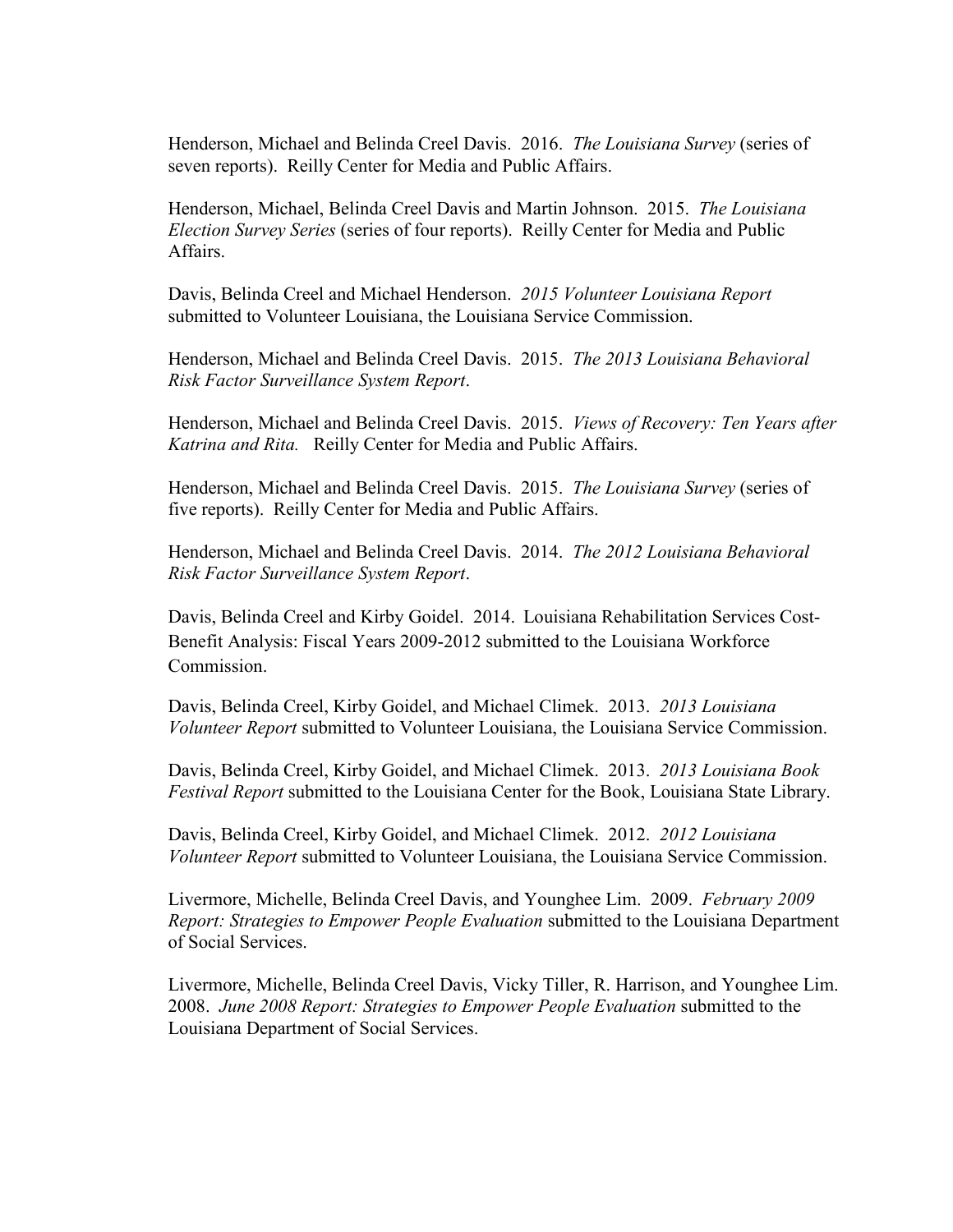Livermore, Michelle, Vicky Tiller, and Belinda Creel Davis. 2007. *The Strategies to Empower People (STEP) Interim Evaluation Report* submitted to the Louisiana Department of Social Services.

Davis, Belinda Creel. 2004. *Faith Based Organizations and the Delivery of Social Services in Michigan.* Submitted to the Rockefeller Institute of Government Roundtable on Religion and Social Welfare Policy.

Crew, Robert, and Belinda Creel Davis. 2001. *Comprehensive Evaluation of the TANF Drug-Testing and Drug-Screening Program.* A report prepared for the Florida Department of Children and Families.

#### **Teaching**

## **Directed Student Learning: Undergraduate**

Undergraduate Honors Thesis Committee Chair, "Diversity of Law Enforcement and Descriptive Representation." (Spring 2019 – Fall 2021). Student Name: Nathanial Wiggins

Undergraduate Honors Thesis Committee Member, "The Effects of Increasing the Number of Voting Members of Parole Panels: A Case Study of LA Act 604 of 2018." (Fall 2020 – Spring 2021). Student Name: Miranda Campbell

Undergraduate Honors Thesis Committee Member, "The Effects of Police Officer Ideology on Opinions of Marijuana Legalization, Decriminalization, and Medical Marijuana." (Fall 2020 - Spring 2021). Student Name: Erin Alpandinar

Undergraduate Thesis Committee Chair, "Risk Factors Associated with Juvenile Delinquency," Political Science. (Fall 2018 – Spring 2019). Student Name: Karly Kyzar

Undergraduate Honors Thesis Committee Member, "A Systematic Review of Post-Migration Facilitators and Barriers to Integration among Muslim Refugees in the United States." (Spring 2019). Student Name: Sarah Mahler

Undergraduate Honors Thesis Committee Member, "Pork and Doughboy Point, Belize," Anthropology. (Fall 2017 - Spring 2018). Student Name: Jane Fiegel

Undergraduate Honors Thesis Committee Chair, "Predicting Success: Criminal Justice Reform in Louisiana," Political Science. (Fall 2016 - Spring 2018). Student Name: Haley Grieshaber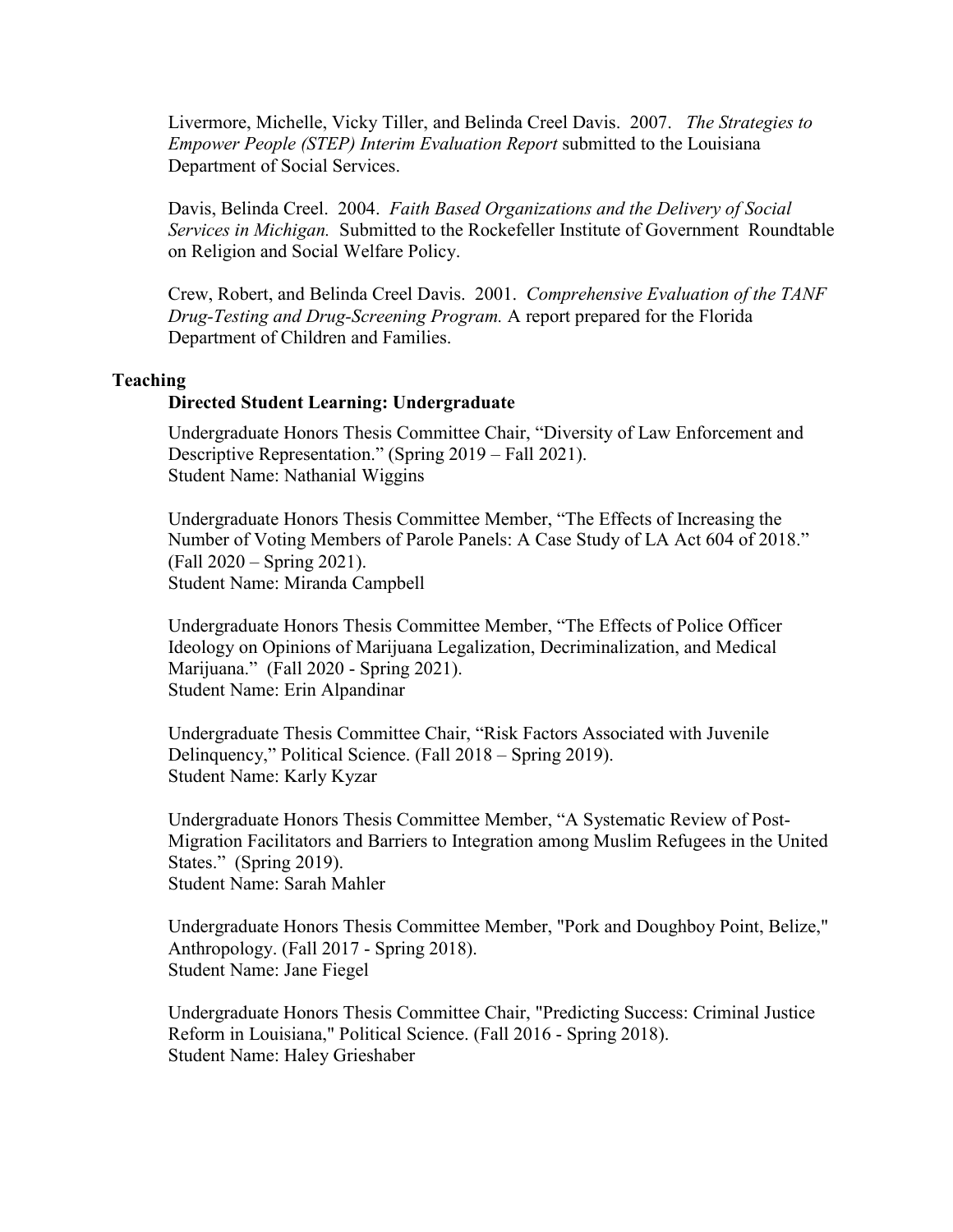Undergraduate Honors Thesis Committee Member (Spring 2018). Student Name: Hannah Lukinovich

Undergraduate Honors Thesis Committee Member, "Newspaper Endorsements of Candidates: Through the Looking Glass," Manship School of Mass Communication. (Fall 2017).

Student Name: Caitlyn Burkes

Undergraduate Honors Thesis Committee Chair. (Fall 2016 - Spring 2017). "Unintended Consequences for TANF: An Incubator for Domestic Violence?" Student Name: Eileen DeLeo

Undergraduate Honors Thesis Committee Chair. (Fall 2015- Spring 2016). "Legislative HIV as a Crime: Assessing the Likelihood of State Adoption of HIV Criminalization Laws in the United States" Student Name: Adam Michael Beyer

Undergraduate Honors Thesis Committee Chair. Support for Preschool Expansion among Louisiana Adults." (Fall 2015- Spring 2016) Student Name: John Garrett Clawson

Undergraduate Honors Thesis Committee Chair. (Fall 2014- Spring 2015). "Are Social Safety Net Programs Capable of Reducing Material Hardship Among Low-Income Americans?"

Student Name: Ashlee Smith

Undergraduate Honors Thesis Committee Chair. (Fall 2013- Spring 2014). "Social Capital and Economic Opportunity: Implications for Increasing Social Mobility." Student Name: Kalena Thomhave

Undergraduate Honors Thesis Committee Chair. (Fall 2013- Spring 2014). "Determinants of Infant Mortality in Louisiana Parishes." Student Name: Jackson Voss

Undergraduate Honors Thesis Committee Chair. (Fall 2013- Spring 2014). "The Immigration Cycle? A Comparative Analysis of Historical Determinants of State Level Immigration Policy." Student Name: Rome Gonsolin

Undergraduate Honors Thesis Committee Chair. (Fall 2011- Spring 2012). Student Name: Kristen Carroll

Undergraduate Honors Thesis Committee Chair. (Fall 2011- Spring 2012). Student Name: Brian Baudoin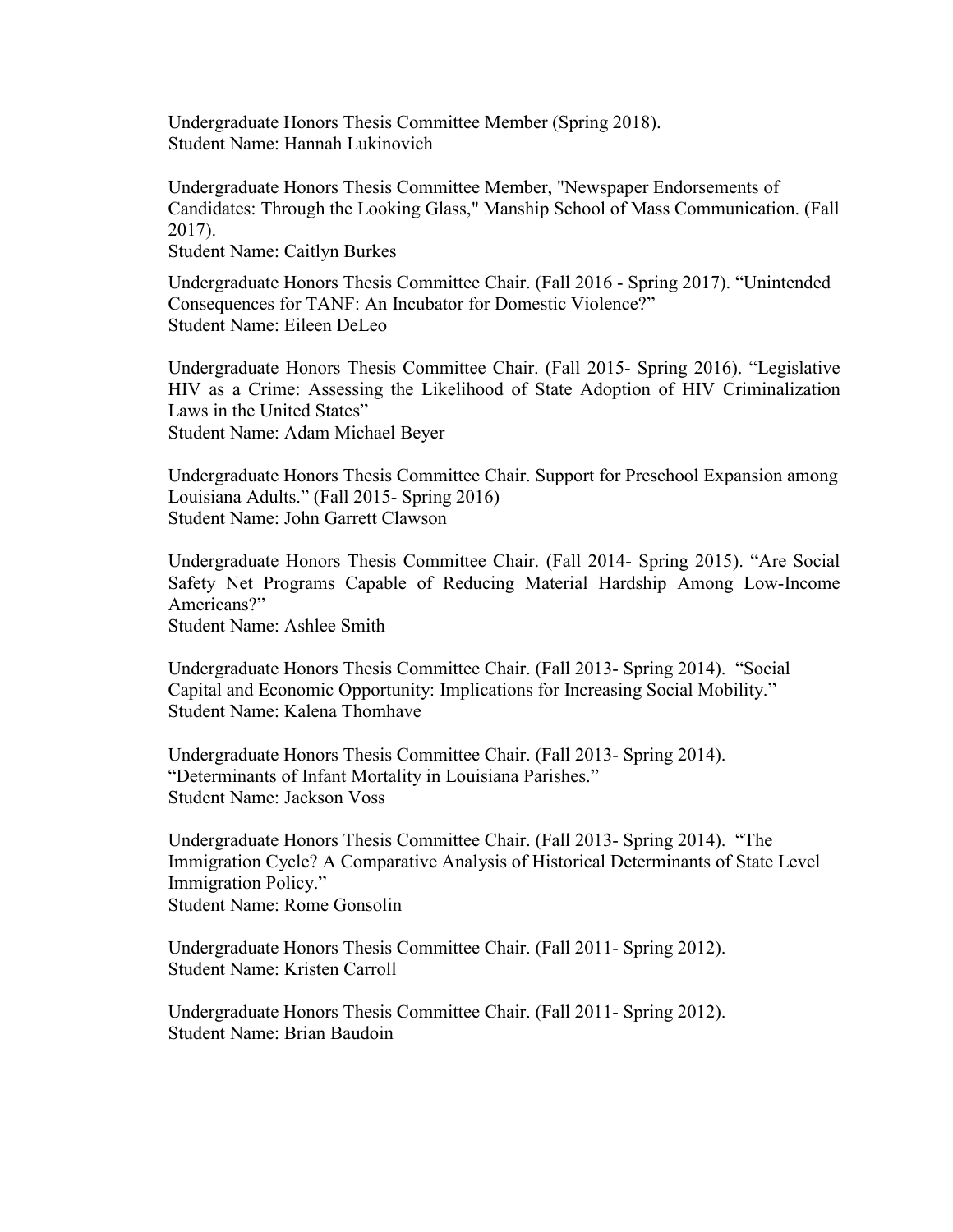#### **Dean's Representative on Dissertation Defense Committee**

Student Name: Kacie Minnie Psychology. (Fall 2017 - Spring 2019).

Student Name: Yi-Fan Chen School of Veterinary Medicine. (Spring 2016 - Spring 2019).

## **Dissertation Committee Member**

Student Name: Dan Qi Political Science. (Fall 2017 - Present).

Student Name: Max Magana Political Science. (Fall 2016 - Present).

Student Name: Laura Kaehler (Fall 2014 - Present).

Student Name: Liz Lebron (Fall 2013 - Present).

Student Name: Angela McCarthy Political Science. (Fall 2014 - Spring 2019).

Student Name: William Dabny Social Work. (Fall 2017 - Spring 2018).

# **Master's Thesis Committee Member**

Student Name: Ashley Staszak Political Science. (Spring 2019 - Spring 2020).

Student Name: Laura Coleman Manship School of Journalism. (Spring 2019 - Fall 2019).

#### **Courses**

Graduate

Seminar in Public Policy Proseminar in Public Administration Proseminar in Policy Evaluation State Government and Politics

Undergraduate

Introduction to American Government Politics of Poverty Special Topics: Welfare Policy Policy Analysis Introduction to Public Policy Honors Course: Ground Zero: Louisiana and the Education Reform Movement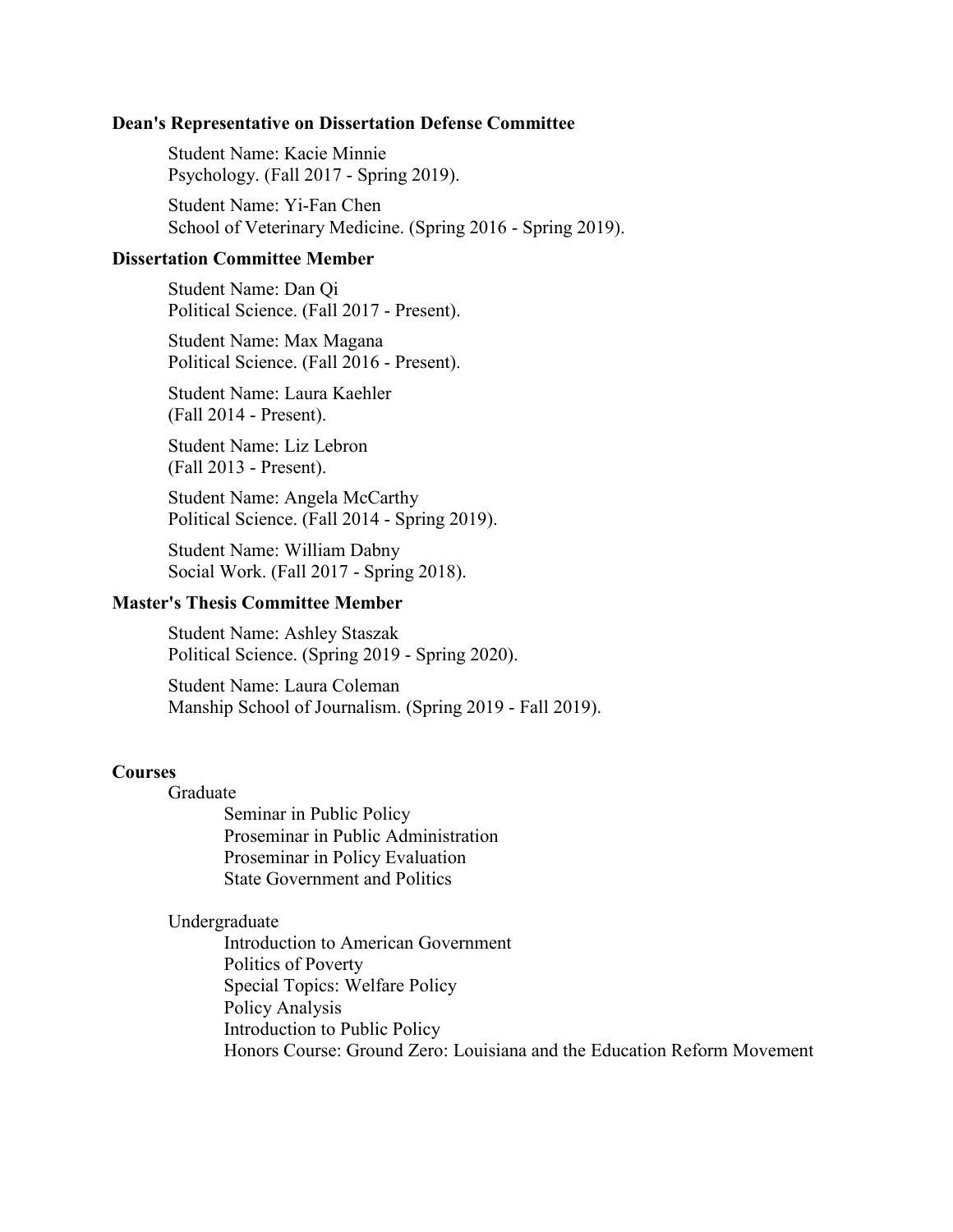#### **Professional Affiliations**

American Political Science Association Midwest Political Science Association State Politics and Policy Association Southern Political Science Association

#### **Conference Presentations**

Henderson, Michael and Belinda Creel Davis. 2016. "Making the Grade? How Public School Accountability Systems Shape Perceptions of Quality." Paper presented at the Annual Meeting of the Southern Political Science Association. New Orleans, Louisiana.

Garand, James, Ping Xu, and Belinda Creel Davis. 2014. Immigrants and the Eroding Support for the Welfare State. Paper presented at the Annual Meeting of the Midwest Political Science Association Conference. Chicago, Illinois.

Bali, Valentina and Belinda Creel Davis. 2014. "Shaping the Provision of Prison Support Services: Privatization, Accreditation, and Economic Downturns." Presented at the Symposium on Regulation in the American States Sponsored by the DeVoe Moore Center at Florida State University. Tallahassee, FL.

Davis, Belinda Creel. 2013. "He Loves Me, He Loves Me Not: Interorganizational Relationships and Their Effect on Policy Outcomes." Paper presented at the Southwestern Political Science Association Conference. New Orleans, Louisiana.

Davis, Belinda Creel. 2012. "You Can't Teach an Old Dog New Tricks: The Emergence of Employment Bureaucracies in TANF Implementation." Paper presented at theAnnual Meeting of the State Politics and Policy Conference. Houston, Texas.

Davis, Belinda Creel. 2011. "Investigating the Role of Descriptive and Bureaucratic Representation in the Provision of Services to Prisoners." Paper presented at the Annual Meeting of the State Politics and Policy Conference. Hanover, New Hampshire.

Garand, James, Ping Xu, and Belinda Creel Davis. "Immigration, Welfare Policy, and Welfare Generosity in the American States." Presented at the 2011 American Political Science Association Conference. Seattle, Washington.

Davis, Belinda Creel. 2010. "I Love Work: Explaining Discretionary Work Participation under TANF." Paper presented at the Annual Meeting of the Midwest Political Science Association. Chicago, Illinois.

Davis, Belinda Creel, Michelle Livermore, and Younghee Lim. 2008. "Allocating Carrots: The Role of Race, Political Power, Organizational Environment, and Client Suitability in the Implementation of Welfare Reform." Paper presented at the Annual Meeting of the Midwest Political Science Association. Chicago, Illinois.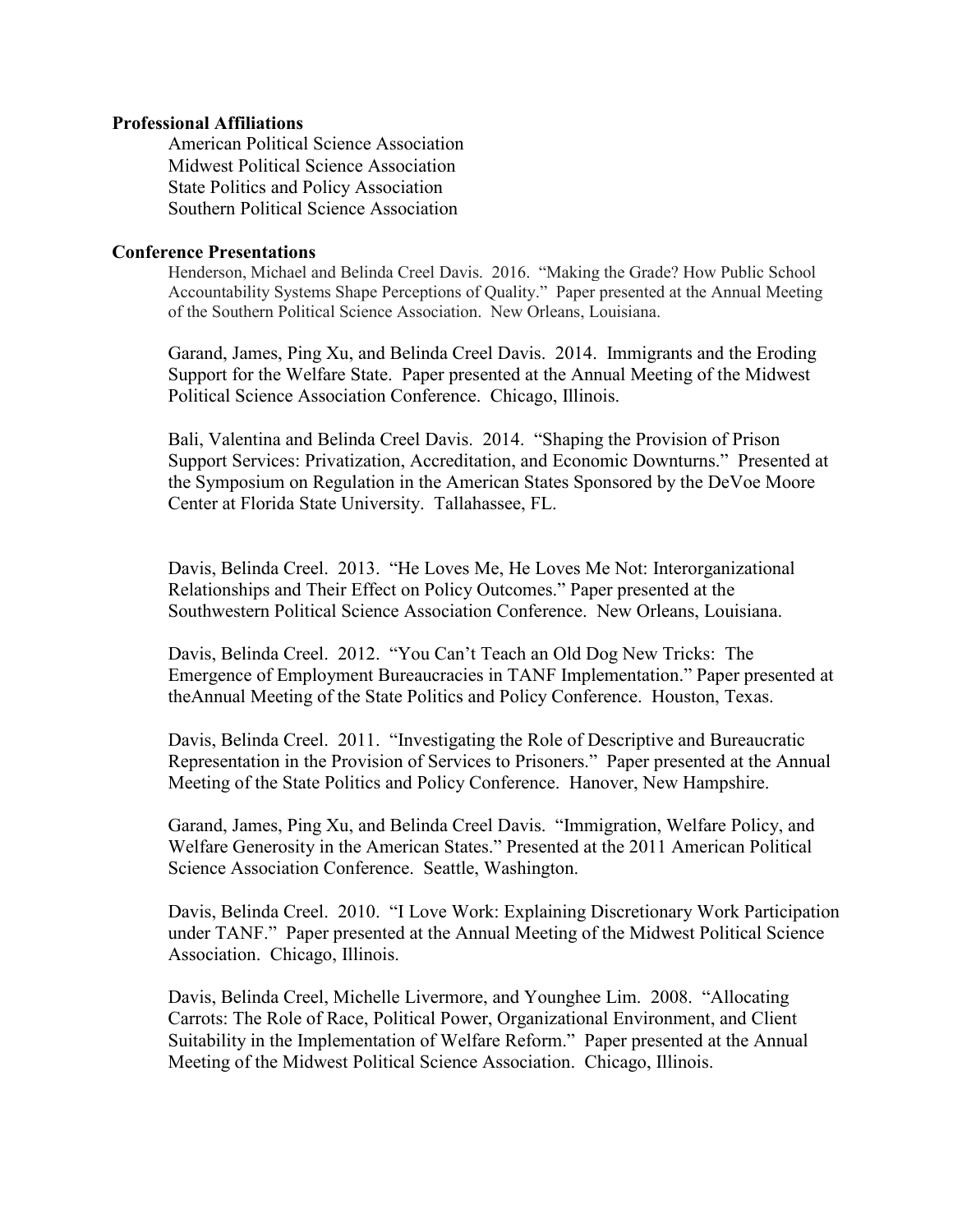Davis, Belinda Creel, Susan Gaines, and Stacie Pierce. 2008. "Does the Shoe Fit? Punctuated Equilibria and Welfare Policy." Paper presented at the Annual Meeting of the Midwest Political Science Association. Chicago, Illinois.

Davis, Belinda Creel. 2008. "Roundtable on Electoral Competition." Conducted at the Annual Meeting of the Southern Political Science Association. New Orleans, Louisiana.

Berry, William, Belinda Creel Davis, Charles Barrilleaux, and Lanny Martin. 2007. "Measuring State Electoral Competition and its Effect on Public Policy." Paper presented at the Annual Meeting of the State Politics and Policy Conference. Austin, Texas.

Bali, Valentina, and Belinda Creel Davis. 2007. "The Initiative Process and State Legislators' Electoral Chances through Time." Paper presented at the Southern Political Science Association's Annual Conference. New Orleans, Louisiana.

Davis, Belinda Creel and Valentina Bali. 2006. "Examining the Role of Race, NIMBY, and Local Politics in FEMA Trailer Park Placement." Paper presented at the Annual Meeting of the State Politics and Policy Conference. Lubbock, Texas.

Davis, Belinda Creel. 2004. "Testing the Assumption of Knowledge behind the Welfare Migration Hypothesis." Paper presented at the Annual Meeting of the Midwest Political Science Association. Chicago, Illinois.

Bali, Valentina, and Belinda Creel Davis. 2003. "One More Piece to Make Us Puzzle: The Initiative Process and Legislators' Reelection Chances." Paper presented at the Annual Meeting of the State Politics and Policy Conference. East Lansing, Michigan.

Berry, William, Belinda Creel Davis, and Charles Barrilleaux. 2003. "A Micro Level Approach to Measuring Electoral Competition." Paper presented at the Annual Meeting of the American Political Science Association." Philadelphia, Pennsylvania.

Barrilleaux, Charles, and Belinda Creel Davis. 2001. "Explaining State-Level Variations in Levels and Change in the Distribution of Income in the United States, 1978-1990." Paper presented at the Annual Meeting of the State Politics and Policy Conference. College Station, Texas.

Sowers, Thomas E., and Belinda Creel Davis. 1999. "The Myth of a Vigilant Public." Presented at the Annual Meeting of the Peace Science Society (International). Ann Arbor, Michigan.

Sowers, Thomas E., Belinda Creel Davis, and Juan C. Copa. 1999. "Utilizing Statistical Methods to Test for the Presence of the Independence of Irrelevant Alternatives Property." Paper presented at the Annual Meeting of the Midwest Political Science Association. Chicago, Illinois.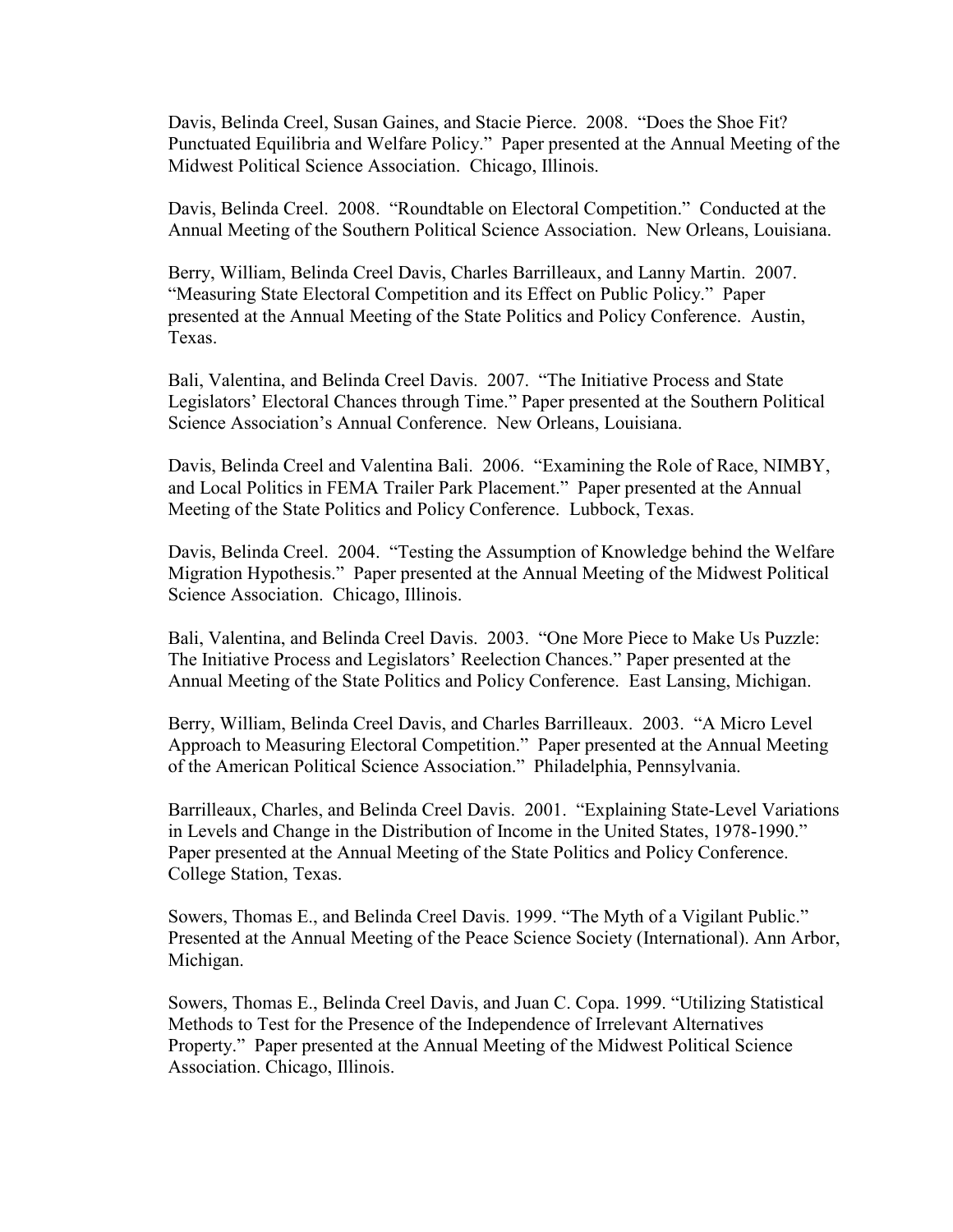### **Invited Lectures/Presentations**

"The State of Education in Louisiana" for the State House Democracy Course, Manship School of Journalism, Louisiana State University (2020).

"TANF and SNAP in Louisiana" for the Honors LASAL Program, Ogden Honor College, Louisiana State University (2020).

"The Child Care Market Rate Survey" for the Louisiana Department of Education, (2019).

"TANF in Louisiana" for the Honors LASAL Program, Ogden Honor College, Louisiana State University (2019).

"Does Voting Even Matter? A Friendly Debate" with James Stoner for Behind the Ballot, Manship School of Journalism, Louisiana State University (2018).

"Issues in Education" for Forum 35 (2018).

"Running for Office as a Woman" for Blue Cross Blue Shield (2018).

"TANF in Louisiana" for the Honors LASAL Program, Ogden Honor College, Louisiana State University (2018).

"Solve the Budget: A Louisiana Budget Discussion with Students and Experts" with Jim Richardson, Stephen Winham, and Jan Moller, Holliday Forum, Manship School of Journalism, Louisiana State University (2016).

"The State of Public Education" at the Louisiana Delta Service Corp, December 2013

*"*What does it mean to be poor?" for the La Salle Program in the Louisiana Honors College

"Poverty and Welfare Policy" for the Dean's Seminar on Southern Identity. 2012.

"Poverty and Welfare Policy" for the Dean's Seminar on Southern Identity 2011.

"Public Opinion about Race Relations and Law Enforcement in Louisiana" part of LSU's *Moment or Movement: A National Dialogue on Identity, Empowerment, and Justice for All* with Michael Henderson, Martin Johnson, and Nathan Kalmoe,

"The Role of the Bureaucratic Discretion and Diversity in Securing Equitable Implementation in Welfare Reform." Texas A&M University. 2012.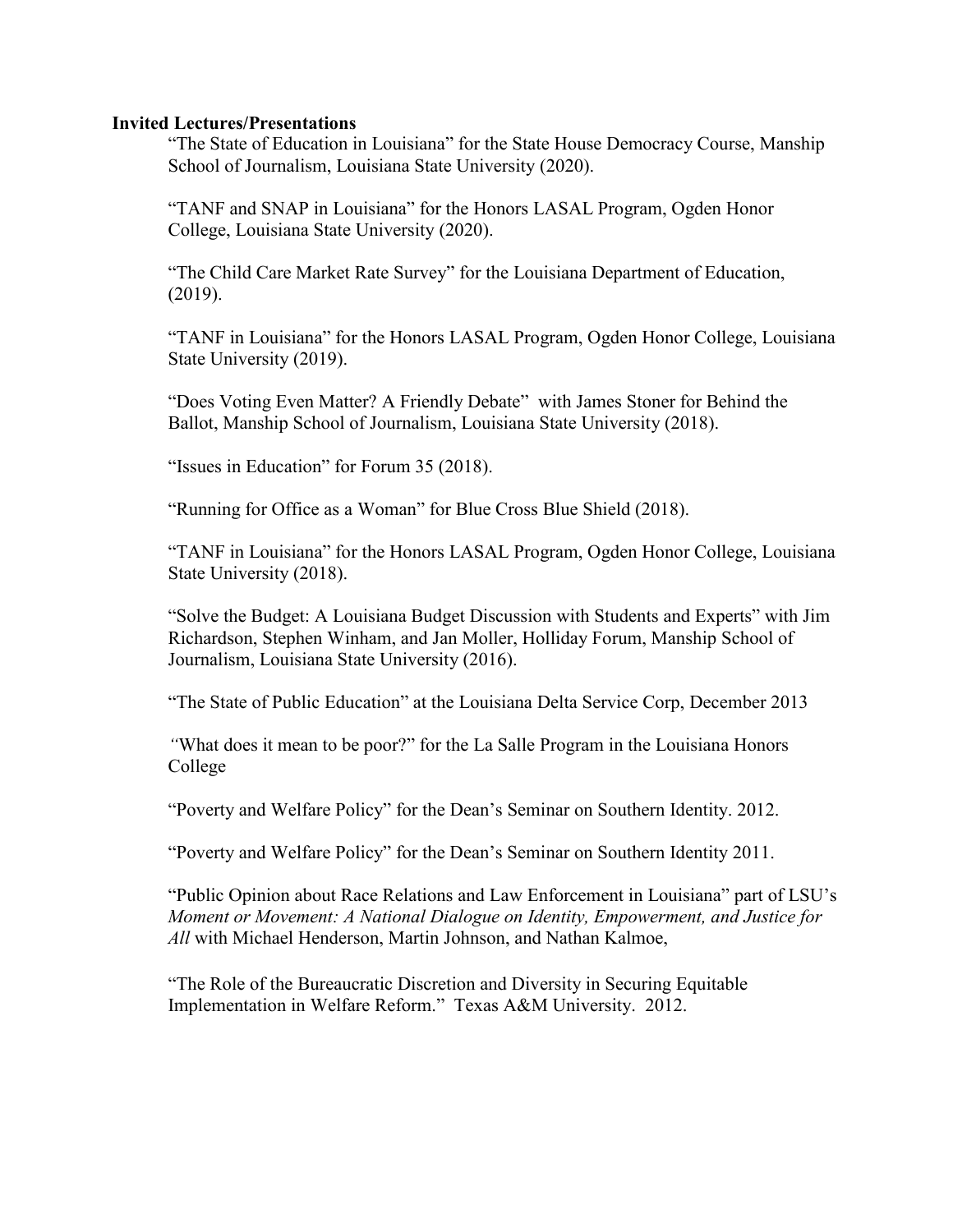## **Grants and Contracts**

PI, Louisiana Rehabilitation Services Cost-Benefit Analysis for \$45,421 (2018).

Co-PI with Michael Henderson, *Louisiana Child Care Market Rate Survey* for \$47, 227 (2017).

Co-PI with Michael Climek, Gail Hagen, and Michael Henderson, *Louisiana BRFSS Phone Data and Collection* for \$241,222 (2016).

Co-PI with Michael Climek and Michael Henderson Davis, Louisiana Work and Child Care Survey for \$25,250 (2016).

Co-PI with Michael Climek, Gail Hagen, Michael Henderson, and Srinivas Thouta *Louisiana BRFSS Phone Data and Collection* for \$287,550.

Co-PI with Michael Henderson and Michael Climek, Volunteer 2015 Phone Survey for \$70,000.

Co-PI with Michael Climek, Gail Hagen, Kirby Goidel, and Srinivas Thouta *Tennessee BRFSS and PRAMS Phone Data and Collection* for \$1,373,149 (April 2014 – April 2017.

PI with Kirby Goidel *Louisiana Rehabilitative Services Cost Benefit Analysis* for \$39,273  $(January - June 2014)$ .

Co-PI with Michael Climek, Gail Hagen, Kirby Goidel, and Srinivas Thouta Volunteer Phone Survey for \$30,000 (2013).

Co-PI with Michelle Livermore and Younghee Lim for the *Evaluation of Selected Department of Social Services TANF Programs*, contract with the Louisiana Department of Social Services for \$400,000 (July 2009 - June 2010).

Co-PI with Michelle Livermore and Younghee Lim for the *Evaluation of Selected Department of Social Services TANF Programs*, contract with the Louisiana Department of Social Services for \$525,580 (September 2008 – June 2009).

Senior researcher for the *Evaluation of Selected Department of Social Services TANF Programs*, contract with the Louisiana Department of Social Services for \$1,500,000 (July 2006 – August 2008).

Co-PI with Pam Monroe, Kirby Goidel, Cecile Guin, Younghee Lim, Michelle Livermore, Robert Newman, and Carol O'Neil for the "Multidisciplinary Hiring Initiative for the Louisiana Poverty Center" in 2008. Annual and reoccurring funds of \$1,200,000 were awarded by the LSU Flagship Agenda Multidisciplinary Hiring Initiative. Defunded due to budget crisis.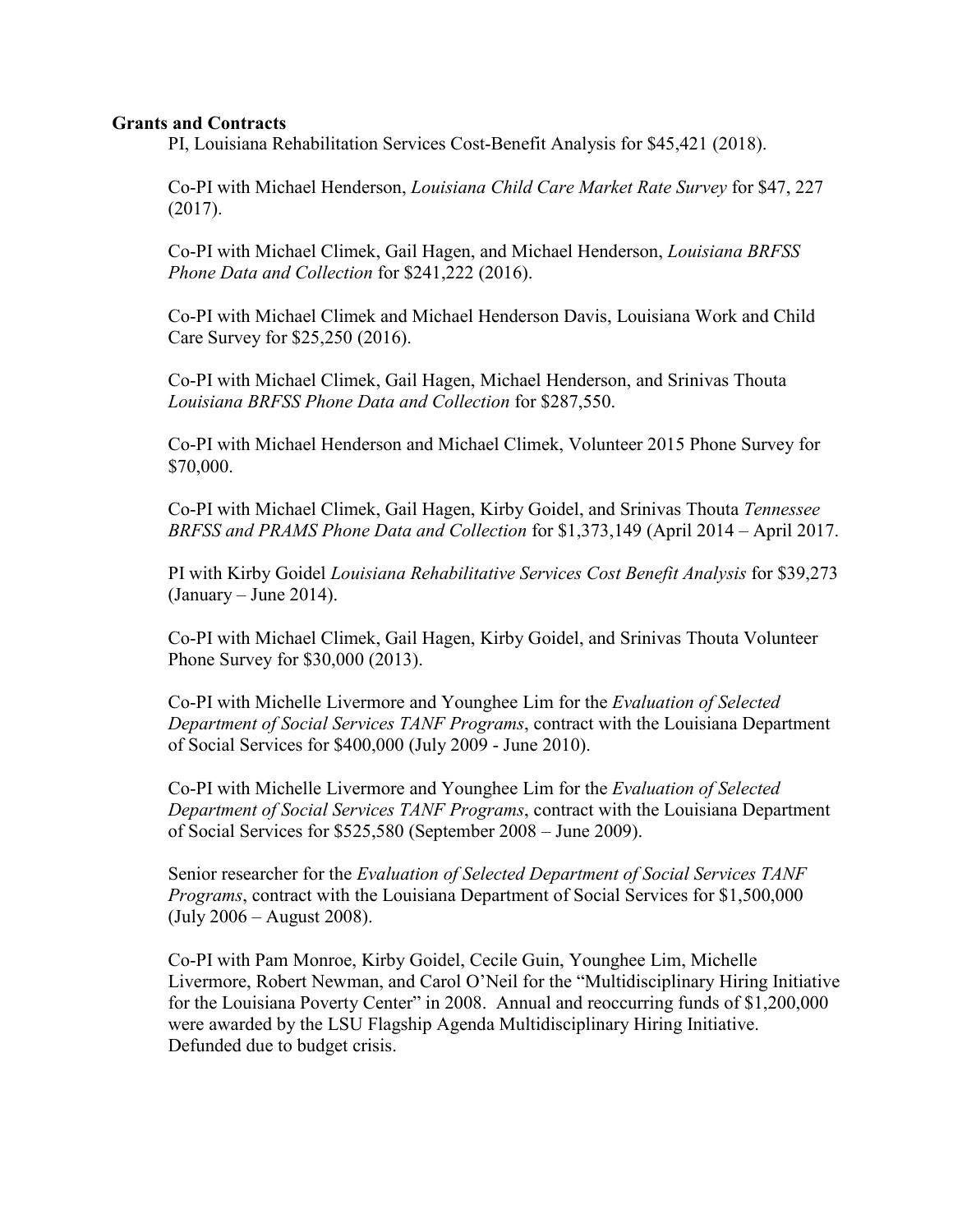PI for a Survey to Gauge the Extent of Welfare Specific Knowledge among Michigan's Citizenry in 2002. Funding Agency: Institute for Public Policy and Social Research at Michigan State University \$23,500.

### **Professional Activities**

Honors College Faculty Advisory Board, Committee Member, 2019-Present

Editorial Board

*State Politics and Policy Quarterly*

## Referee

*American Political Science Review American Journal of Political Science Political Research Quarterly Journal of Politics State Politics and Policy Quarterly Social Science Quarterly Publius*

### Award Committees

Political Science Undergraduate Scholarships Committee (2020) Chris Mooney Disseratation Award Committee (2016) V.O. Key Best Book in Southern Politics (2014) Richard Fenno Best Book in Legislative Studies (2014)

# Executive Council Member

State Politics and Policy Section of the American Political Science Association (2018)

## Field Chair

Southern Political Science Association, Public Administration and Public Sector Politics (2017)

Pre-Doctoral Scholar Mentor 2017, 2016

### **Community Service**

#### **Board Member**

- 2021 –Present. Volunteers of America Greater Baton Rouge
- 2020 Present. Louisiana Educational Television Authority
- 2020 Present. Louisiana Board of Elementary and Secondary Education
- 2020 Present. Louisiana Children's Cabinet
- 2015 Present. Beyond Bricks
- 2018 2020 Humanities Amped